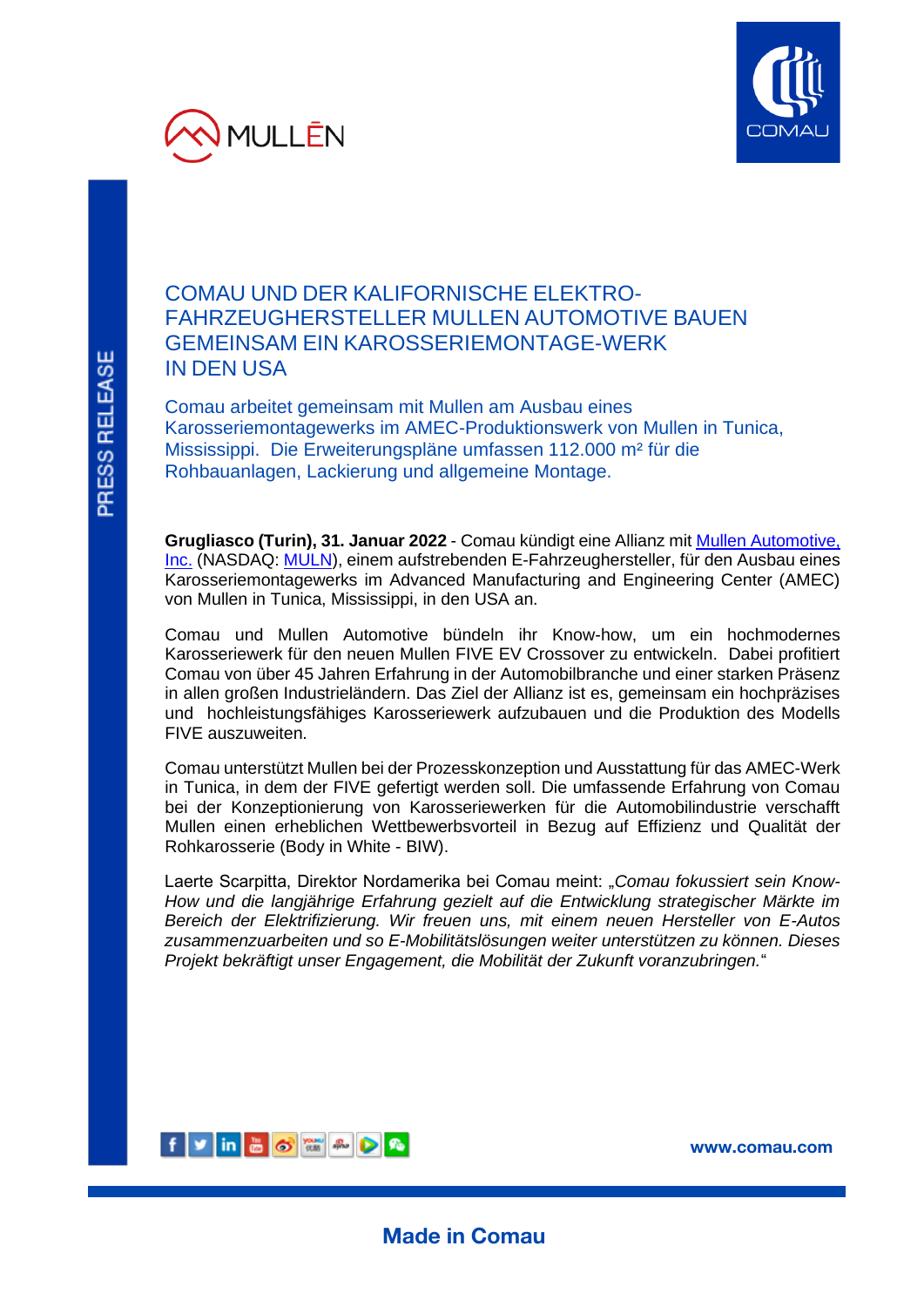



"*Comau ist ein international führendes Unternehmen in der Entwicklung von hochmodernen Automatisierungstechnologien und Karosseriewerken für die Automobilindustrie. Wir freuen uns sehr, gemeinsam mit Comau unser Werk für AMEC in Tunica zu entwickeln*", meint David Michery, CEO und Vorstandsvorsitzender von Mullen Automotive.

Der FIVE basiert auf einer EV-Crossover-Skateboard-Plattform, die mehrere Antriebsstrangkonfigurationen und Ausstattungsvarianten in einem schlanken Design bietet, das "Strikingly Different<sup>™</sup> ist und ein aufregendes Fahrerlebnis verspricht. Erfahren Sie mehr über den Mullen FIVE unter [MullenUSA.com.](https://www.mullenusa.com/)

## **About Comau**

Comau, ein Unternehmen von Stellantis, ist ein weltweit führender Anbieter industrieller Automatisierungslösungen und -systeme. Zum umfangreichen Portfolio gehören Technologie und Systeme für die Fertigung von Elektro-, Hybrid- und herkömmlichen Fahrzeugen, Industrieroboter, kollaborative und tragbare Roboter, selbststeuernde Logistiklösungen, spezielle Bearbeitungszentren sowie vernetzte digitale Dienstleistungen und Produkte, um Maschinen- und Prozessdaten zu übermitteln, auszuarbeiten und zu analysieren. Mit mehr als 45 Jahren an praktischer Erfahrung und einer starken Präsenz in jedem führenden Industrieland unterstützt Comau Hersteller jeder Größenordnung in nahezu jeder Branche bei der Realisierung höherer Qualität, gesteigerter Produktivität, kürzerer Markteinführungszeiten und sinkender Gesamtkosten. Das Angebot des Unternehmens umfasst neben Projektmanagement- und -beratung auch die Instandhaltung und Schulung für eine Vielzahl von Industriesegmenten. Comau, mit Sitz in Turin (Italien), verfügt über ein internationales Netz, 6 Innovationszentren, 5 Digital Hubs, 9 Fertigungsanlagen in insgesamt 13 Ländern mit 4.000 Beschäftigten. Mit seinem weltweiten Händler- und Partnernetz kann das Unternehmen rasch auf die Bedürfnisse von Kunden jeder Größenordnung reagieren, ungeachtet dessen, wo sich diese befinden. Zusätzlich ist die Firma Comau sehr aktiv auf dem Gebiet der Aus- und Weiterbildung. Hier betreibt Comau eine eigene Academy, in der sowohl Soft-Skill-Trainings als auch technische Trainings und sogar zwei Master Studiengänge angeboten werden. Einen großen Fokus legt Comau darauf, Kunden und Partner auf die Herausforderungen von Industrie 4.0 vorzubereiten.

#### [www.comau.com](http://www.comau.com/)

#### **About Mullen**

Mullen is a Southern California-based automotive company that owns and partners with several synergistic businesses working toward the unified goal of creating clean and scalable energy solutions. Mullen has evolved over the past decade in sync with consumers and technology trends. Today, the Company is working diligently to provide exciting EV options built entirely in the United States and made to fit perfectly into the American consumer's life. Mullen strives to make EVs more accessible than ever by building an end-to-end ecosystem that takes care of all aspects of EV ownership.



**www.comau.com**

I j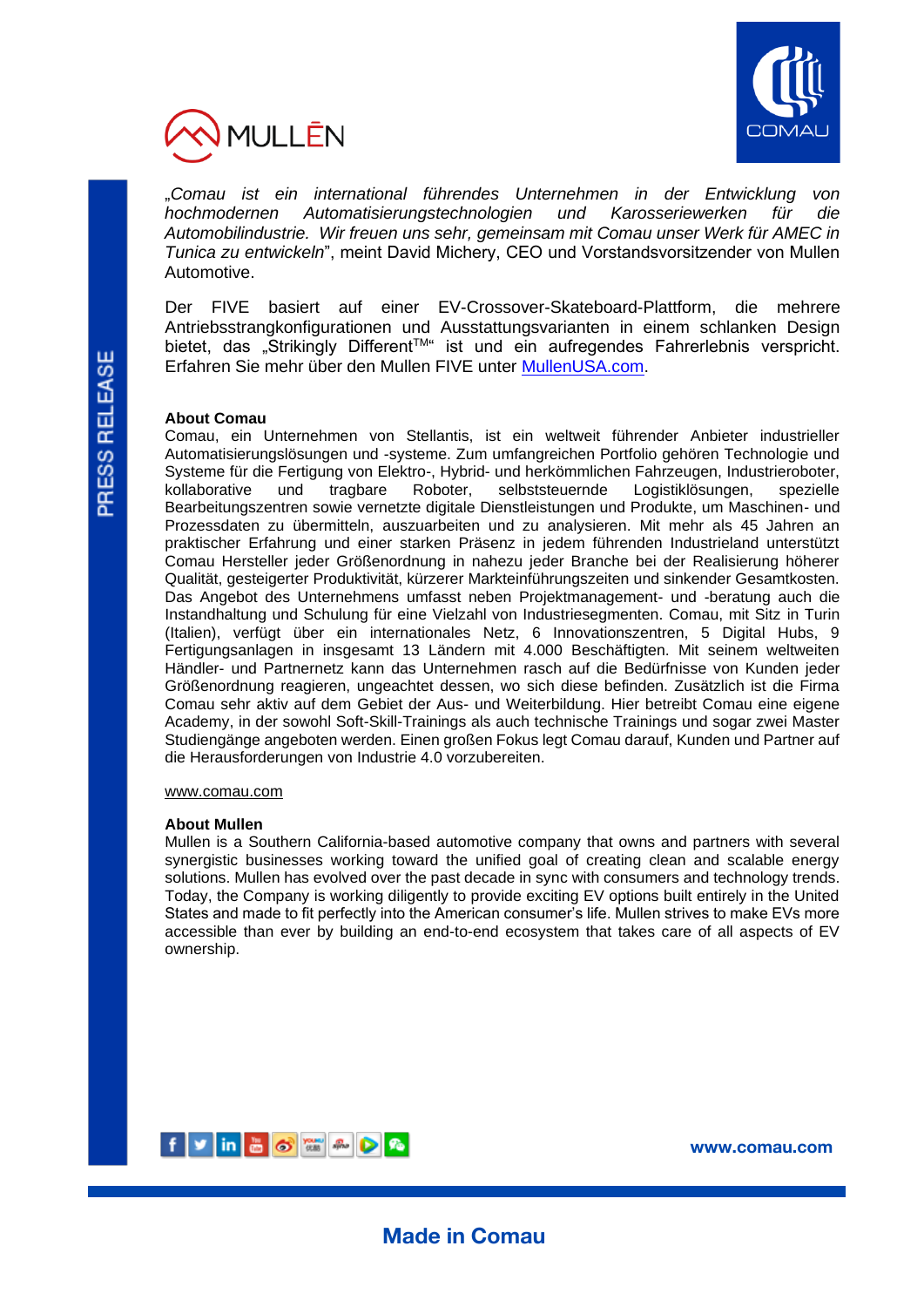



## **Forward-Looking Statements**

Certain statements in this press release which are not historical facts are forward-looking statements within the meaning of Section 27A of the Securities Exchange Act of 1934, as amended. Any statements contained in this press release that are not statements of historical fact may be deemed forward-looking statements. Words such as "continue," "will," "may," "could," "should," "expect," "expected," "plans," "intend," "anticipate," "believe," "estimate," "predict," "potential" and similar expressions are intended to identify such forward-looking statements. All forward-looking statements involve significant risks and uncertainties that could cause actual results to differ materially from those expressed or implied in the forward-looking statements, many of which are generally outside the control of Mullen and are difficult to predict. Examples of such risks and uncertainties include, but are not limited to, whether the strategic alliance with [Comau](https://www.comau.com/en/) will be a success, whether the joint collaboration will result in the delivery of the high quality body shops that will enhance the overall production of the FIVE, or whether the collaboration will give Mullen a leading edge in efficiency and quality for the BIW (Body in White). Additional examples of such risks and uncertainties include, but are not limited to: (i) Mullen's ability (or inability) to obtain additional financing in sufficient amounts or on acceptable terms when needed; (ii) Mullen's ability to maintain existing, and secure additional, contracts with manufacturers, parts and other service providers relating to its business; (iii) Mullen's ability to successfully expand in existing markets and enter new markets; (iv) Mullen's ability to successfully manage and integrate any acquisitions of businesses, solutions or technologies; (v) unanticipated operating costs, transaction costs and actual or contingent liabilities; (vi) the ability to attract and retain qualified employees and key personnel; (vii) adverse effects of increased competition on Mullen's business; (viii) changes in government licensing and regulation that may adversely affect Mullen's business; (ix) the risk that changes in consumer behavior could adversely affect Mullen's business; (x) Mullen's ability to protect its intellectual property; and (xi) local, industry and general business and economic conditions. Additional factors that could cause actual results to differ materially from those expressed or implied in the forward-looking statements can be found in the most recent annual report on Form 10-K, quarterly reports on Form 10-Q and current reports on Form 8-K filed by Mullen with the Securities and Exchange Commission. Mullen anticipates that subsequent events and developments may cause its plans, intentions and expectations to change. Mullen assumes no obligation, and it specifically disclaims any intention or obligation, to update any forward-looking statements, whether as a result of new information, future events or otherwise, except as expressly required by law. Forward-looking statements speak only as of the date they are made and should not be relied upon as representing Mullen's plans and expectations as of any subsequent date.

## Contact: Mullen Automotive, Inc. +1 (714) 613-1900 www.MullenUSA.com

This press release contains "forward-looking statements." Words such as "may," "should," "could," "would," "predicts," "potential," "continue," "expects," "anticipates," "future," "intends," "plans," "believes," "estimates" and similar expressions, as well as statements in future tense, often signify forward-looking statements. These forward-looking statements include, without limitation, statements relating to the reverse merger, the Nasdaq approval process and proposed debut date



**www.comau.com**

I j